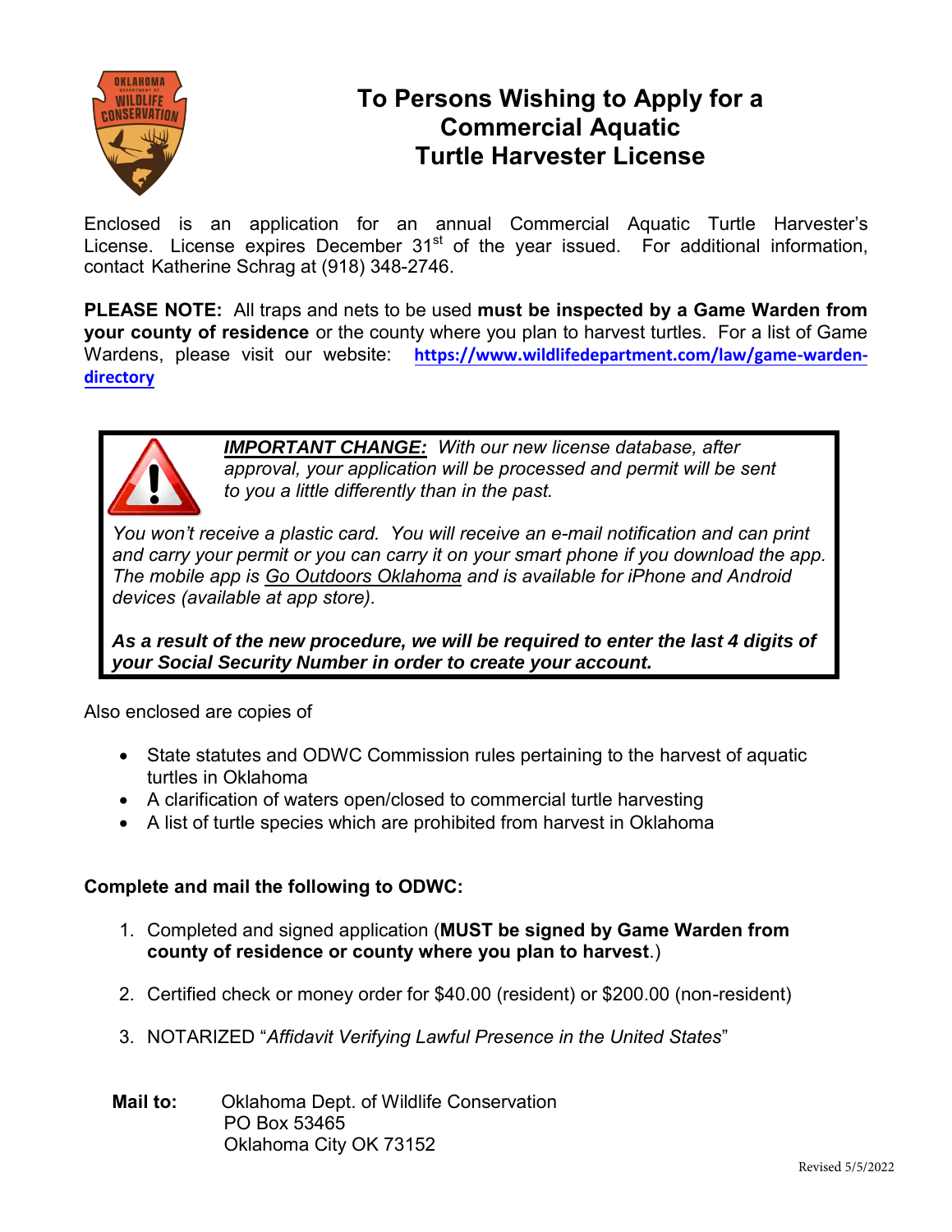

# **Important Information for Persons Applying for Commercial Aquatic Turtle Harvester License:**

### *Permanent as of June 1, 2013:*

**No turtles may be commercially harvested from "Waters of this State"** 

Title 29, Section 2-147. Waters of this State.

"Waters of this State" shall mean any river, stream, creek, bayou, oxbow and any impoundment constructed with public funds, provided, that impoundments constructed on private lands under the watershed protection and flood prevention programs of the U.S. Department of Agriculture, Soil Conservation Service, shall not be included as waters of this state.

## **Turtle Species Prohibited From Harvest/Collection, Sale or Purchase in Oklahoma:**

- Alligator Snapping Turtle (Macroclemys temminckii)
- Chicken Turtle (Deirochelys reticularia)
- Map Turtle (Graptemys spp.)
- Painted Turtles (Chrysemys ssp.)
- Razor-backed Musk Turtle (Stemotherus carinatus)
- All State and/or Federal threatened or endangered species
- All soft shell turtles and common snapping turtles greater than sixteen (16) inches in length when measuring the carapace only from the anterior (front) end to the posterior (rear).
- $\bullet$

### **No Terrestrial Turtles May Be Harvested, Purchased, or Sold Under This License**

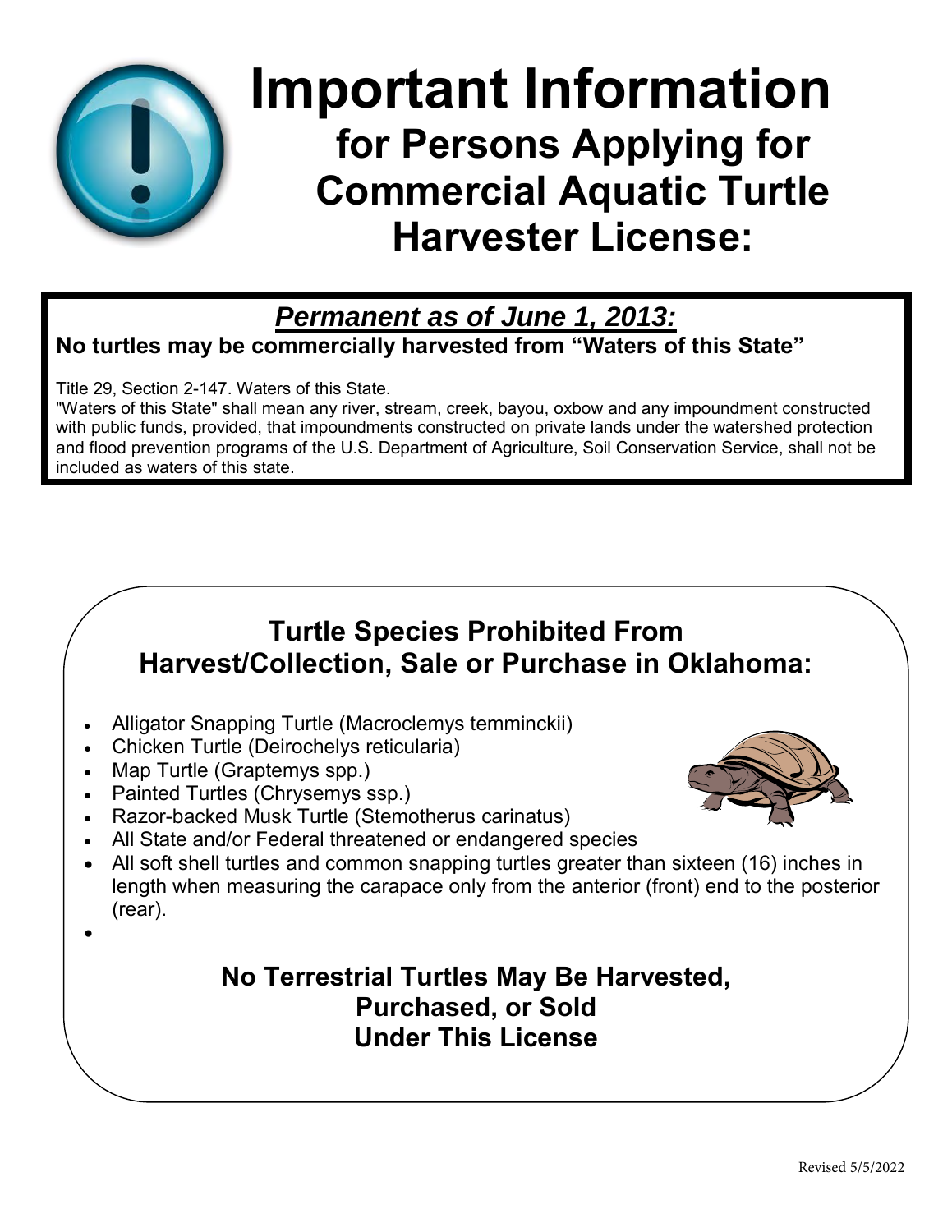|                                                                                                                                                                                                    | <b>Application for</b><br><b>Commercial Aquatic</b><br><b>Turtle Harvester License</b>                                                                                                                                                                                                                                                                                                                                                                                                                                                                                                                                                                                                     |      | <b>FOR DEPARTMENT USE ONLY</b><br>Permit # __________________________________ Date Issued_________________________ |  |
|----------------------------------------------------------------------------------------------------------------------------------------------------------------------------------------------------|--------------------------------------------------------------------------------------------------------------------------------------------------------------------------------------------------------------------------------------------------------------------------------------------------------------------------------------------------------------------------------------------------------------------------------------------------------------------------------------------------------------------------------------------------------------------------------------------------------------------------------------------------------------------------------------------|------|--------------------------------------------------------------------------------------------------------------------|--|
| License expires December 31st of year issued<br>Resident (\$40.00) New Renewal<br>Non-Resident (\$200.00) New ________ Renewal _____<br>Number of John Doe Helper's Licenses Needed (\$40.00 each) |                                                                                                                                                                                                                                                                                                                                                                                                                                                                                                                                                                                                                                                                                            |      |                                                                                                                    |  |
| Personal Information<br>$\mathbf{I}$<br>$\overline{ }$<br>Part                                                                                                                                     |                                                                                                                                                                                                                                                                                                                                                                                                                                                                                                                                                                                                                                                                                            |      |                                                                                                                    |  |
|                                                                                                                                                                                                    | Address: ____________<br><u> 1990 - Paris Alexandri, poeta estadounidense e a contineiro de la contineira de la contineira de la contineir</u><br>Address                                                                                                                                                                                                                                                                                                                                                                                                                                                                                                                                  | City | State<br>Zip                                                                                                       |  |
|                                                                                                                                                                                                    | Date of Birth: ___/___/____ Height: ___ft. ____in. Weight: ______ Hair Color: __________ Eye Color: ________<br>LAST 4 OF SSN: ___________(required) e-mail address: ___________________________                                                                                                                                                                                                                                                                                                                                                                                                                                                                                           |      |                                                                                                                    |  |
| Traps<br>п<br>2<br>Part                                                                                                                                                                            | As required in O.S. Title 29, Section 4-103A, the following is a true inventory of equipment to be utilized in my<br>commercial turtle trapping:<br><b>NUMBER</b><br><b>DIMENSIONS</b><br><b>MESH SIZE</b>                                                                                                                                                                                                                                                                                                                                                                                                                                                                                 |      | <b>TYPE OF MATERIAL</b>                                                                                            |  |
| Part 3 – Signature & Approva                                                                                                                                                                       | Any person convicted of violating any provision of Title 29, Oklahoma Statutes, Section 4-101, 4-103A, 4-104A or 6-<br>204, CANNOT obtain, use, or work under a Turtle Harvester's or Helper's License for a period of one (1) year.<br>I certify I am fully acquainted, and agree to comply with the provisions of Title 29, Oklahoma Statues, Section 4-101,<br>4-103A, 4-104A and 6-204 and Wildlife Department Rules 800:15-9-1, 15-9-2, 15-9-3, 15-9-3.1 and 15-9-5.<br><b>APPROVED:</b><br>Signature of Game Warden *(see below) County<br>*NOTICE: Application must be signed by the Game Warden in the county of your residence or the county<br>where you plan to harvest turtles |      | Date                                                                                                               |  |
| Part 4 - Harvest                                                                                                                                                                                   | List the counties from which you plan to harvest turtles (use back if additional space is needed):<br>If you need to add an additional county to this list after you have received your license, you must call<br>Katherine Schrag at (918) 348-2746 prior to harvesting turtles from a county that is not included on this list.                                                                                                                                                                                                                                                                                                                                                          |      |                                                                                                                    |  |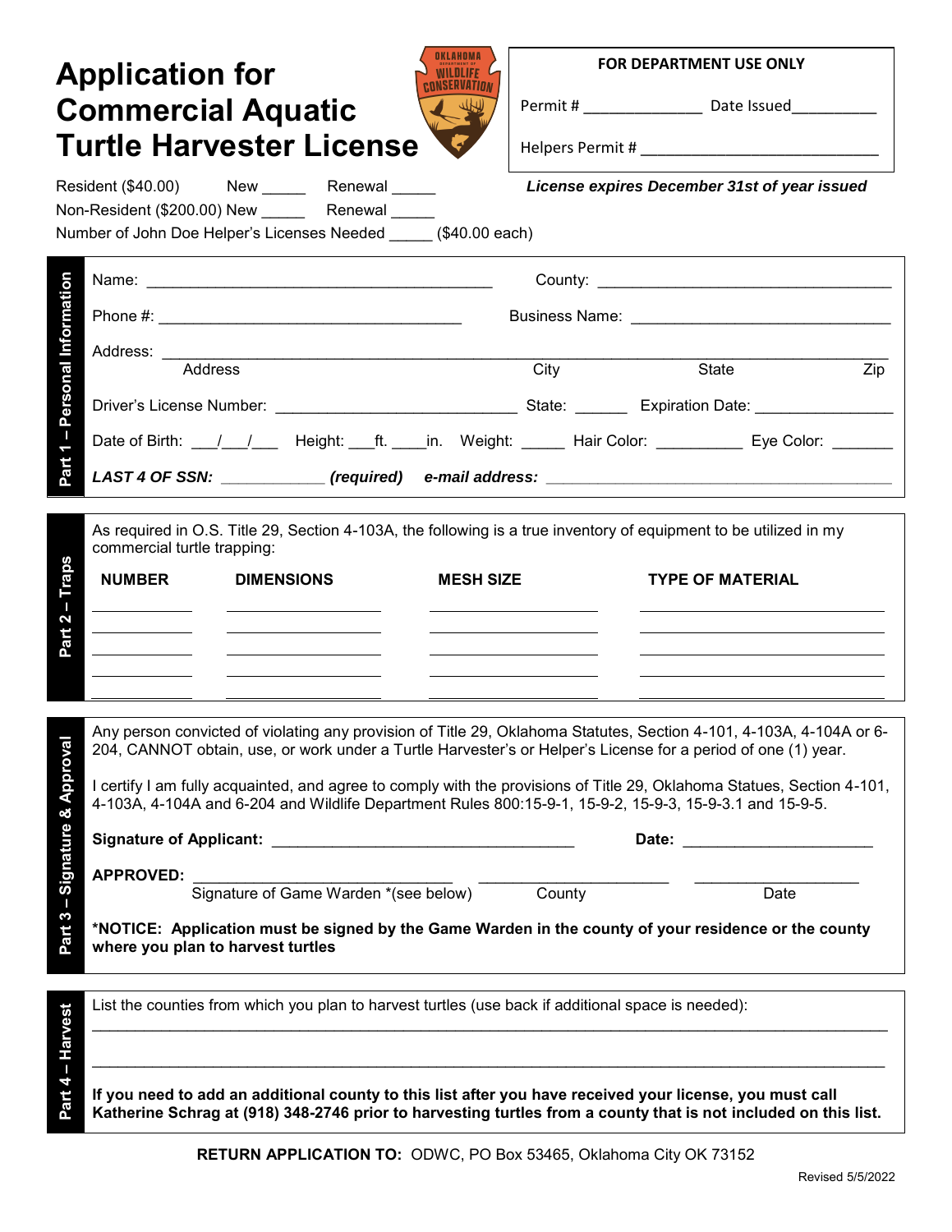# **Instructions for Required Affidavit:**

All natural persons applying for a commercial license from the Oklahoma Department of Wildlife Conservation ("Department") are required, by the provisions of 56 O.S. Supp. 2007 § 71, to provide the Department with verification of lawful presence in the United States by executing the Affidavit below before a notary public or other officer authorized to notarize affidavits under State law. If submitting your license application by mail, *this form must be signed, notarized and returned with your application before a license can be issued.* The Department's main office in Oklahoma City is staffed with notaries who will provide notary service at no cost to applicants who appear in person.

### **AFFIDAVIT VERIFYING LAWFUL PRESENCE IN THE UNITED STATES**

|                                                                     | <b>Affidavit of</b>                                                                                                                                             |  |  |
|---------------------------------------------------------------------|-----------------------------------------------------------------------------------------------------------------------------------------------------------------|--|--|
|                                                                     | [Applicant's printed name]                                                                                                                                      |  |  |
| <b>STATE OF OKLAHOMA</b><br>COUNTY OF                               | SS:                                                                                                                                                             |  |  |
| [Applicant's Name]<br>states, under penalty of perjury, as follows: | ________________, of lawful age, being first duly sworn, upon oath<br>I am a United States Citizen, or I am a qualified alien under the federal Immigration and |  |  |
| Naturalization Act, and I am lawfully present in the United States. | [Signature of Applicant]                                                                                                                                        |  |  |
|                                                                     | Subscribed and sworn to or affirmed before me this day of                                                                                                       |  |  |
| <b>NOTARY SIGNATURE</b>                                             | My Commission Expires: ________                                                                                                                                 |  |  |
|                                                                     | (Seal)                                                                                                                                                          |  |  |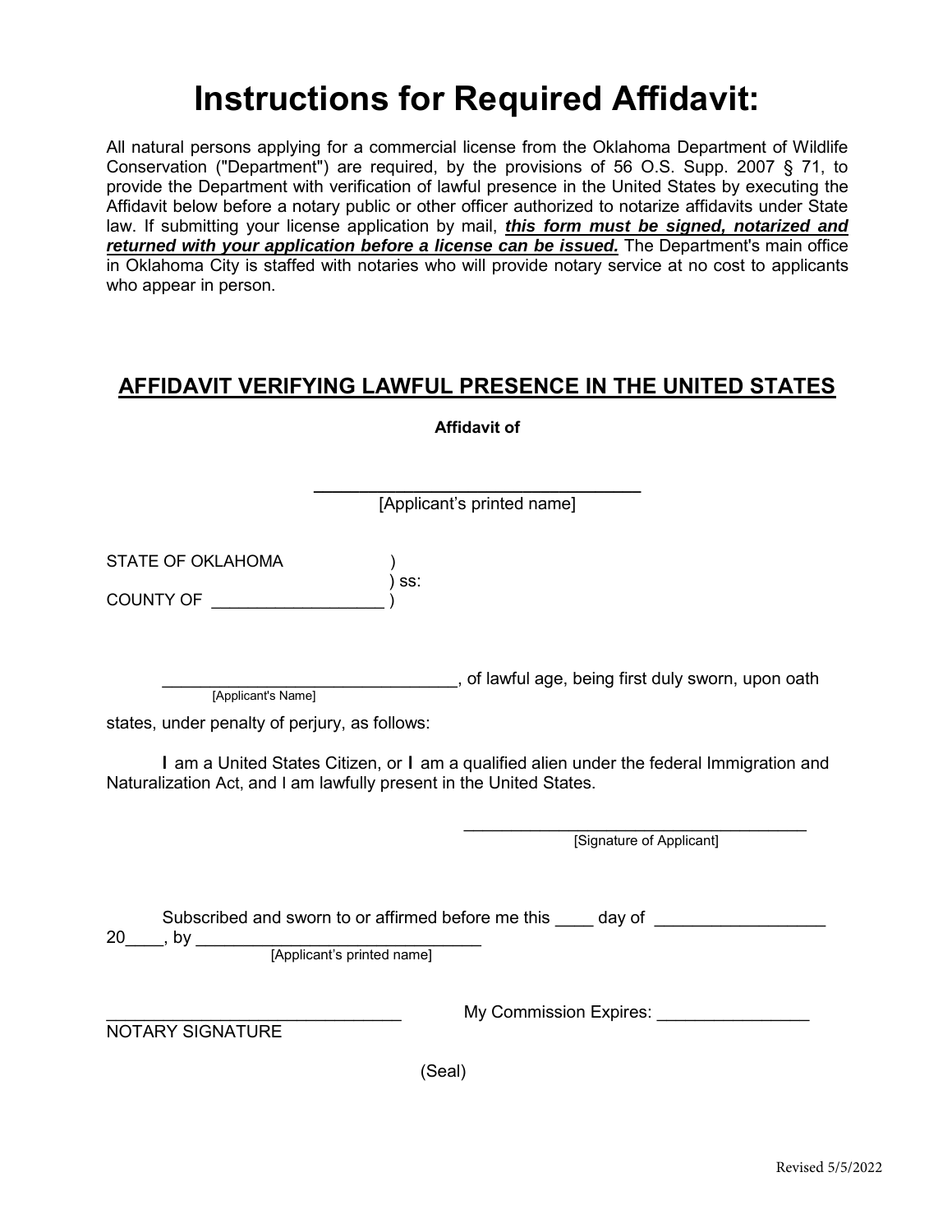# **Commercial Turtle Harvest Rules and Statutes**

#### **800:15-9-2. License requirements**

The following license provisions pertain to the commercial harvest and buying of aquatic turtles:

- (1) It shall be unlawful for any person to harvest or attempt to harvest aquatic turtles from any waters in this state for commercial purposes without having first procured from the Department of Wildlife Conservation, or its authorized agent, a commercial aquatic turtle harvester license in accordance with 29 O.S., Section 4- 103A which shall be issued only upon the receipt of a completed application for such license.
- (2) A person licensed to harvest aquatic turtles for commercial purposes may purchase one or more helpers license. Such helpers license shall be a "John Doe" license that shall be valid for the helper or assistant only so long as the helper works under the supervision of the licensed commercial turtle harvester who shall be legally responsible for the activities of such helper, and anyone assisting a commercial aquatic turtle harvester in any commercial turtle harvesting operation must possess such a helpers license in accordance with 29 O.S., Section 4-104A.
- (3) No person may buy, transport out of state or export aquatic turtles from Oklahoma without having applied for and received an aquatic turtle buyer's license from the Director in accordance with 29 O.S., Section 4- 103B.

### **800: 15-9-3. General; operating provisions**

Harvest, sale and purchase of aquatic turtles for commercial purpose shall be in accordance with 29 O.S, Sections 4-103A, 4-103B and 6-204 and the following:

- (1) The **application for an aquatic turtle harvest license must be signed by a Game Warden**, and must list the county or counties from which turtles will be harvested.
- (2) The harvest, collection, sale or purchase of the following turtle species is prohibited:
	- (A) Alligator Snapping Turtle (Macroclemys ternminckii);
		- (B) Chicken Turtle (Deirochelys reticularia);<br>(C) Map Turtle (Graptemys spp.);
		- Map Turtle (Graptemys spp.);
		- (D) Painted Turtles (Chrysemys ssp.)
		- (E) Razor-backed Musk Turtle (Stemotherus carinatus)<br>(F) All State and/or Federal threatened or endangered s
		- All State and/or Federal threatened or endangered species;
		- (G) All soft shell turtles and common snapping turtles, except as provided in Title 29 O.S., Section 4- 102, greater than sixteen (16) inches in length when measuring the carapace only from the anterior (front) end to the posterior (rear) end shall not be kept in possession or sold or purchased and must be returned to the water immediately.
- (3) The possession, buying and/or selling of any terrestrial turtles commonly known as "box turtles", is prohibited.
- **(4)** All traps and nets used in the harvest of turtles for commercial purposes must have an identification tag with the owner's name and address attached and the name and address of all persons authorized to operate the traps and nets. **All such traps and nets must be shown to the county Game Warden at the time the Game Warden signs the license application.**

#### **800:15-9-3.1. Closed Areas**

The following waters are closed to all commercial aquatic turtle harvest:

- (1) Waters located within a city, town or municipality.
- (2) All waters of this state.

#### **Title 29 O.S., Section 4-103A. Commercial turtle harvester license**

- A. Except as otherwise provided by subsection B of this section, no person may take for commercial purposes, by the use of nets, traps, seines and other similar devices, turtles from this state without having first procured a commercial turtle harvester license from the Director.
- B. Any person having procured a commercial turtle harvester license, pursuant to subsection A of this section, may take for commercial purposes by any means, or assist in any such operations, turtles or aquatic turtles from any waters of this state, except from waters located within a city, town or municipality, and such areas designated pursuant to Section 1452 of Title 82 of the Oklahoma Statutes.
- C. Prior to the issuance of each license, the applicant must file with the Director a true inventory of the equipment to be utilized in the operations of that turtle harvester. Such inventory shall be kept current. The